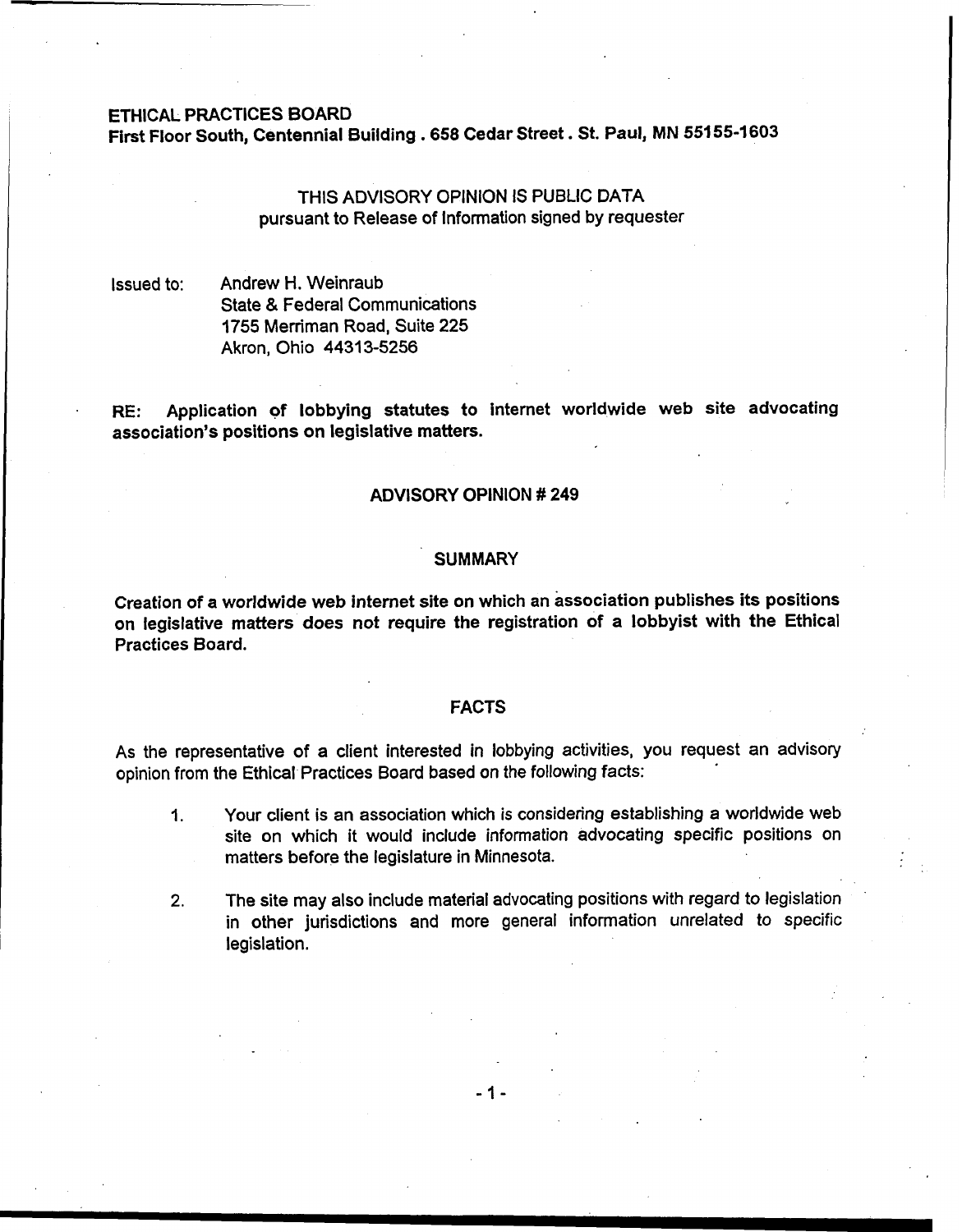- **3.** The site will not urge visitors to contact their legislators or other public officials with regard to issues presented, nor will it include names and addresses of such officials.
- **4.** The association does not have estimates of the cost of establishing and operating this web site; however, it is expected that the portion of those costs allocable activities related to Minnesota will exceed \$250 per year.
- **5.** Development and operation of the web site will be administered by paid staff of the association.
- **6.** After the site is established, the association may provide information about the site and the address of the site to Minnesota legislators and other public officials. This information would not, in itself, include any material advocating a position on a matter before the legislature.
- **7.** The association wants to know whether its 'proposed activities will require registration of a lobbyist with the Board and the subsequent reporting of lobbyist activities.

## **ISSUE**

Does the creation of a worldwide web site which will advocate an association's positions on matters before the legislature require the registration of a lobbyist with the Ethical Practices Board?

OPINION No, creation of the web site you describe will not require the designation and registration of a lobbyist on behalf of the association you represent.

> Lobbyist registration and reporting is required when an individual, for compensation, spends more than 5 hours in **a** month or more than \$250 in a year attempting to influence legislative action by communicating with public officials or urging others to communicate with public officials. (Minn. Stat. § **10A.01,** subd. **11.** The statute provides other definitions of a lobbyist, but the foregoing statement is the only one applicable to the facts of this opinion.)

> In issuing this opinion, the Board has considered whether the site, once created, constitutes "attempting to influence legislative . . . action by communicating or urging others to , communicate with public . . . officials". Minn. Stat. § 10A.01, subd. 11.